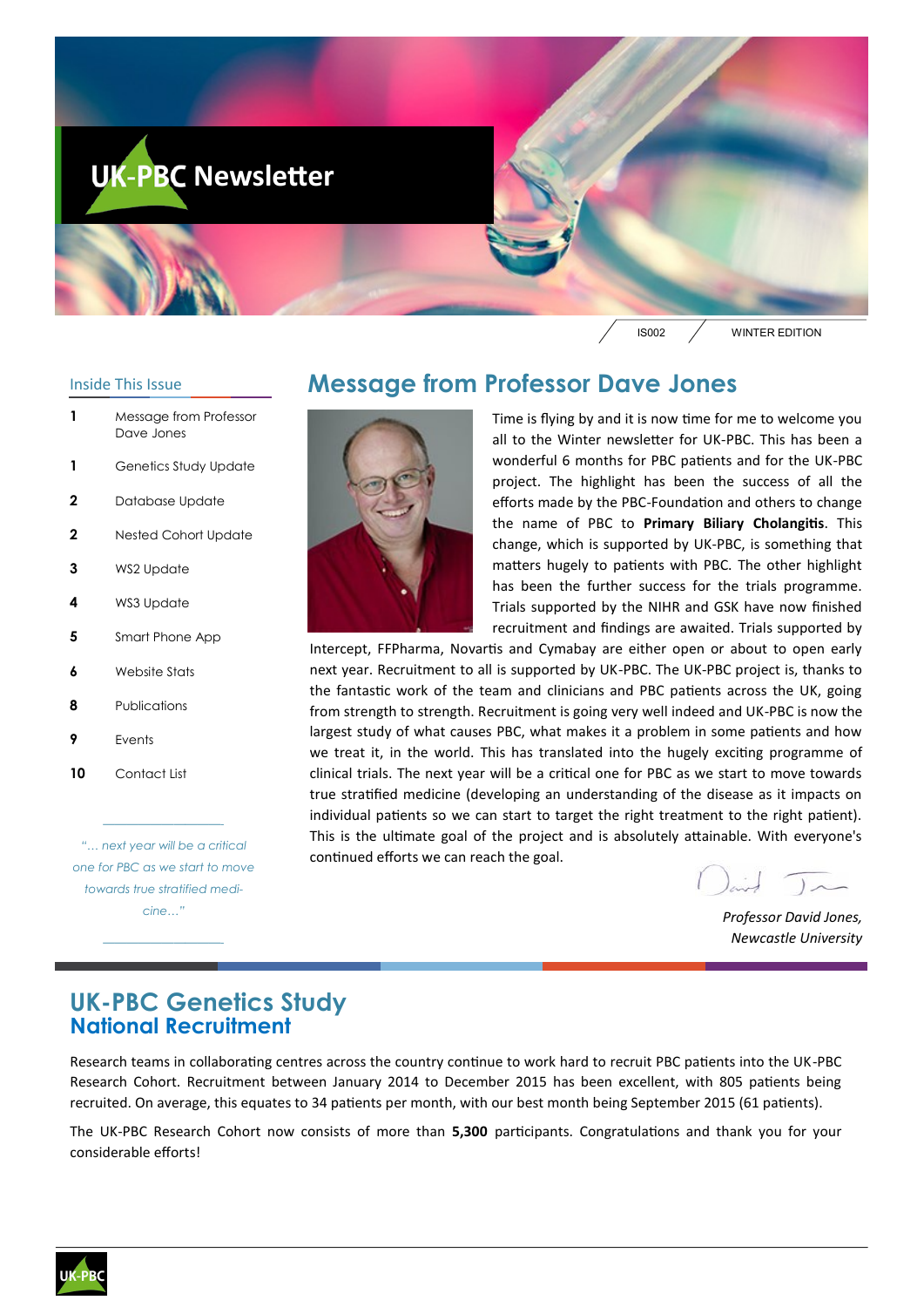

## **Re-consenting the UK-PBC Research Cohort**

In the last UK-PBC Newsletter, we reported that documentation for the UK-PBC Genetics Study had been revised with three main objectives:

- To allow large-scale clinical data capture from now into the future;
- To allow sharing of data and samples with independent third-party investigators;
- To allow recall of participants to other research studies.

We revised the study documentation because we believe the problem of PBC will only be solved if investigators across the globe can share their resources, knowledge and expertise.

The revised documentation was approved by the Research Ethics Committee in the summer. The approved documentation was subsequently submitted to the Research and Development Departments of collaborating centres. Having secured R&D approval from most collaborating centres, we will aim to re-consent the entire UK-PBC Research Cohort in the first quarter of 2016. **This process is outlined on the right.**

The mailshot will be a major exercise. To get this done efficiently, we will work with a commercial organisation called Ciconi® (http://www.ciconi.co.uk/) that has all the required NHS permissions in place to generate and dispatch the mailshot, as well as bulk scan the signed ICFs. Furthermore, Dr Tony Bennett from Illuminaries Ltd® (http://www.illuminaries.co.uk/) will revise the UK-PBC Database (see below) to accommodate the new ICF. We are working on a solution to ensure that electronic copies of the signed ICFs are available to the respective local research teams via the UK-PBC Database.

If you have any concerns or queries about the re-consenting process, please contact Ms Nikoletta Varvaropoulou (Email: nv280@medschl.cam.ac.uk; Tel: 01223 746771).

> We will undertake a test run in which the revised participant information sheet (PIS) and informed consent form (ICF) will be sent by surface mail to participants recruited from

Cambridge University Hospital NHS Foundation Trust. The mailshot will be undertaken mid-January. We will evaluate the succesas of postal re-consent in February. Based on this, we will proceed to Stage 2 of the re-consent process.



If the response rate to postal re-consent is acceptable, we will send the revised PIS and ICF to the remainder of the UK-PBC Research Cohort by surface mail. This mailshot will be

undertaken early March. We anticipate that participants receptive to postal re-consent will return their signed ICFs within one month.



If the response rate to postal re-consent is acceptable, we will send the revised PIS and ICF to the remainder of the UK-PBC Research Cohort by surface mail. This mailshot will be

undertaken early March. We anticipate that participants receptive to postal re-consent will return their signed ICFs within one month.

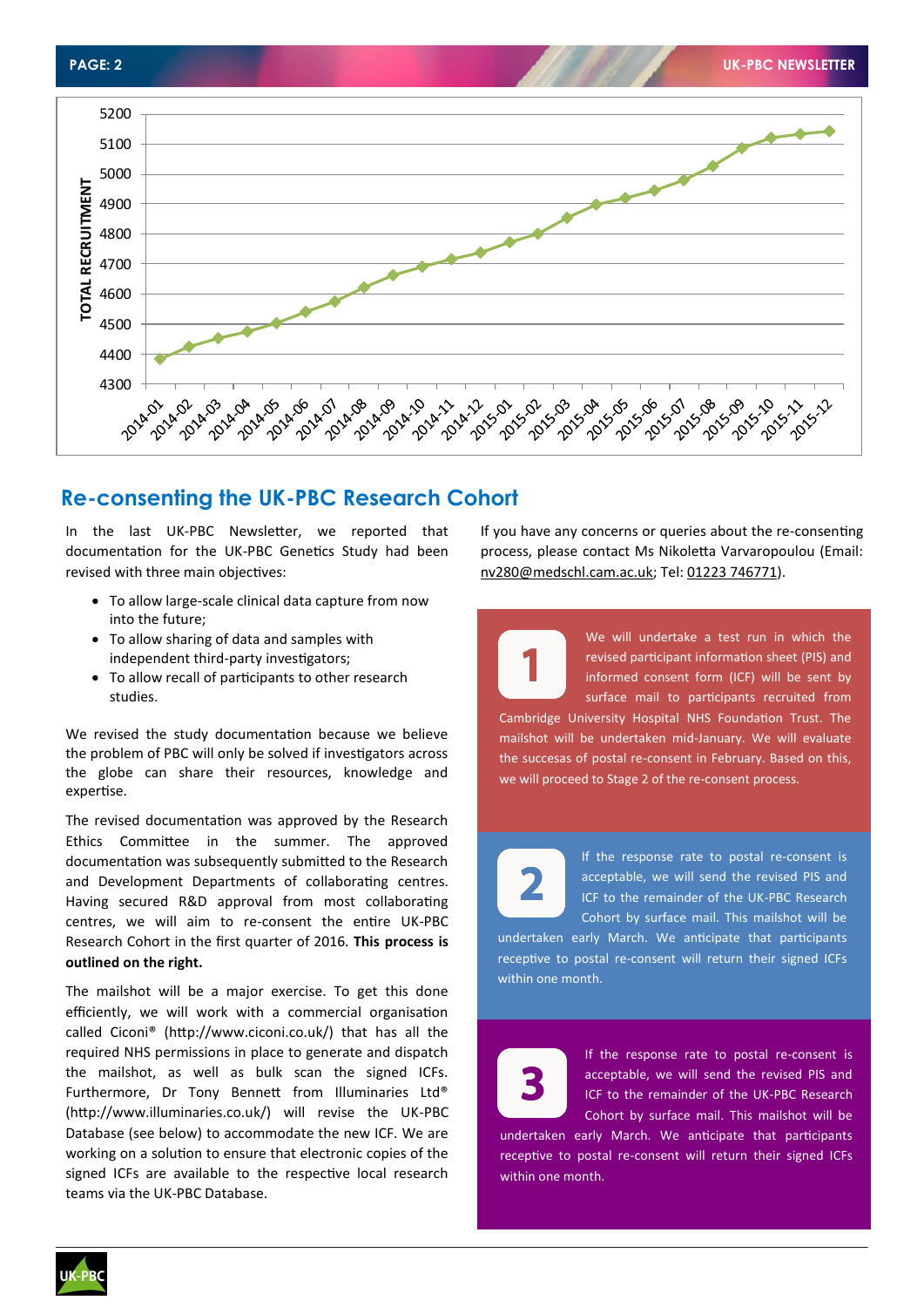#### **The UK-PBC Database**

In the last edition of the UK-PBC Newsletter, we reported that a new UK-PBC Database had been developed by Dr Tony Bennett from Illuminaries Ltd®. A major advantage of the new database is that research staff in collaborating centres can log into it from any NHS computer to view information about participants recruited from their own centres (they are not able to view information about participants from other centres). They can also complete Case Record Forms (CRFs) online and upload the results of medical investigations directly into the database.

The database went live towards the end of 2015 and research teams in most collaborating centres have started to use it. So far, we have received very positive feedback. Research teams have found the database easy to use – and better than the previous, paper-based system. Further developments to the UK-PBC Database are planned. We will alert you with each new release.

If you do not have access to the UK-PBC Database or you are struggling to use it, please contact Mr. Steve Flack (Email: spf36@medschl.cam.ac.uk; Tel: 01223 746771).

## **The UK-PBC Nested Cohort Study**

Recruitment to the Nested Cohort Study remains sluggish. However, the study has been completely revised so that any patient with a confirmed diagnosis of PBC, incipient PBC or PBC/AIH overlap syndrome is eligible to join the study. Participants in the study attend a single research visit when they will provide biofluid samples. At this research visit, a proportion of participants are invited to return within one month for a research biopsy. The main reason for revising the Nested Cohort Study is to facilitate development of a large biofluid sample collection for population-level epigenomic, metabonomic and metagenomic studies of PBC.

Previously, the Nested Cohort Study was coordinated by Mr. Dimitrios Paximadas. Dimitrios left the project for a project manager position in the pharma industry at the end of 2015.

We thank him for his extraordinary efforts getting the study up and running; we wish him the best of luck in his career. The baton has passed to **Mr. Jonathan Badrock,** who joined the Cambridge research team in January as project manager for the Nested Cohort Study. Jonathan's focus for the first quarter of 2016 is to get the study up and running in Nottingham, Leeds and Norwich, and to substantially improve recruitment across all centres.

If you have any queries about the Nested Cohort Study, please contact Mr. Jonathan Badrock (Email: jb2069@medschl.cam.ac.uk; Tel: 01223 769088).

## **Work Strand 2 Update**

In the past 12 months the results produced by scientists engaged in this work strand have greatly exceeded expectations described in our original project proposal. Of particular importance is the definition of key histological differences observed in liver tissue between different groups of patients with Primary Biliary Cholangitis (PBC).

Up to 40% of PBC patients are unresponsive to the only licensed treatment, Ursodeoxycholic acid (UDCA). This highlights the importance of developing sophisticated molecular pathology tools to distinguish responsive and unresponsive patients at an early stage. The laboratories of this work strand have now shown conclusively that certain markers of stressed bile ducts are expressed at a markedly higher level in patients whose disease progresses despite treatment with UDCA. Furthermore, liver samples from these patients showed a greater number of a distinctive form of inflammatory lymphocytes which may play a key role in mediating liver damage.

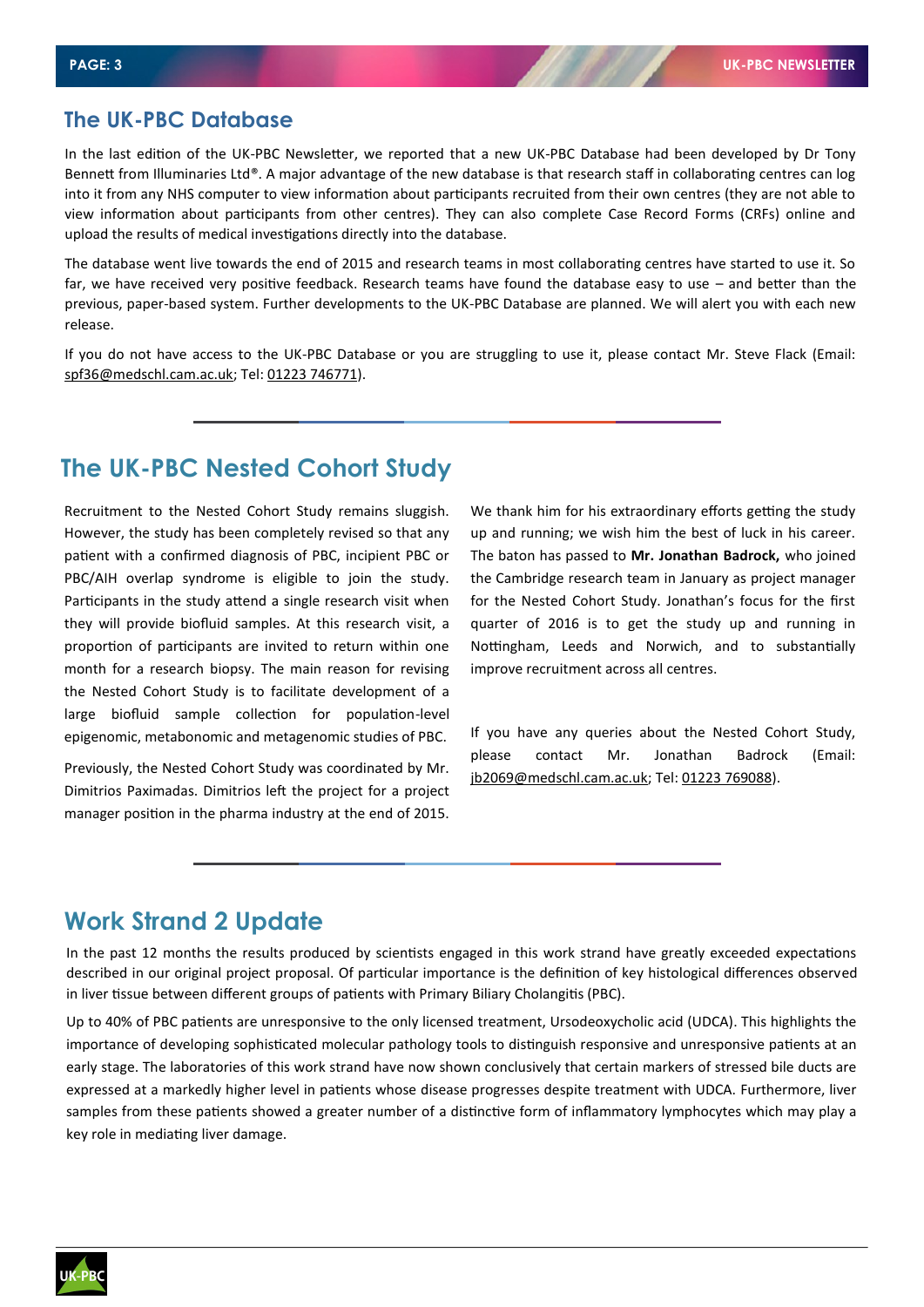## **Work Strand 3 Update Clinical trials supported by UK-PBC**

In the last update we mentioned that trial activity for UK-PBC/PBC patients in the UK is active and underway, and there are planned trials in 2016.

UK-PBC will be supporting on the following four studies this year:

**Intercept Pharmaceuticals** have a Phase 3 study that will assess the effect of their drug (Obeticholic Acid, OCA) compared to placebo, combined with stable standard care, on clinical outcomes in high risk advanced PBC patients. This is a global study and is already recruiting in the United States, Australia and Canada. The study is currently in the process of being opened in the UK. The proposed sites are as follows:

- University Hospitals Bristol NHS Foundation Trust
- Derriford Hospital, Plymouth Hospitals NHS Trust
- Western Infirmary/Gartnavel General Hospital
- Forth Valley Royal Hospital
- Freeman Hospital, Newcastle upon Tyne Hospitals NHS Foundation Trust
- University Hospitals Birmingham NHS Foundation Trust
- Addenbrookes Hospital NHS Trust
- Nottingham University Hospital NHS Trust

The full details can be found here: https://clinicaltrials.gov/ show/NCT02308111

**Novartis Pharmaceuticals** have a Phase 2 study to assess safety, tolerability and efficacy of their drug (LJN452) in patients with PBC. This study is international and hopefully will be opening in the UK early 2016.

The full details can be found here: https://clinicaltrials.gov/ show/NCT02516605

**CymaBay Therapeutics** have a 12 week Phase 2 study that will evaluate the effects of two doses of their drug (MBX-8025), in subjects with PBC who have an inadequate response to UDCA. The study is currently open in the United States but will be coming to the UK during 2016. Patients must have been on a stable dose of UDCA for the past 12 months.

The full details can be found here: https://clinicaltrials.gov/ show/NCT02609048

**Fast Forward Pharmaceuticals** have a Phase 1/2 trial that is currently open and recruiting already in the UK. The study aims to evaluate the safety, tolerability and pharmacodynamics of the study drug (FFP104). Patients will be on treatment for 12 weeks and then followed up for an additional 12 weeks. The study is open at the following locations:

- Freeman Hospital, Newcastle upon Tyne Hospitals NHS Foundation Trust
- University Hospitals Birmingham NHS Foundation Trust
- Royal Free London NHS Foundation Trust

The full inclusion/exclusion criteria can be found here: https://clinicaltrials.gov/show/NCT02193360

UK-PBC's newly appointed Clinical Trials Project Manager will be working with each site to help identify patients for inclusion into each trial. If you would like further information regarding this process please contact Zohur Miah (Email: Zohur.miah@uhb.nhs.uk; Tel: 0121 371 8116)

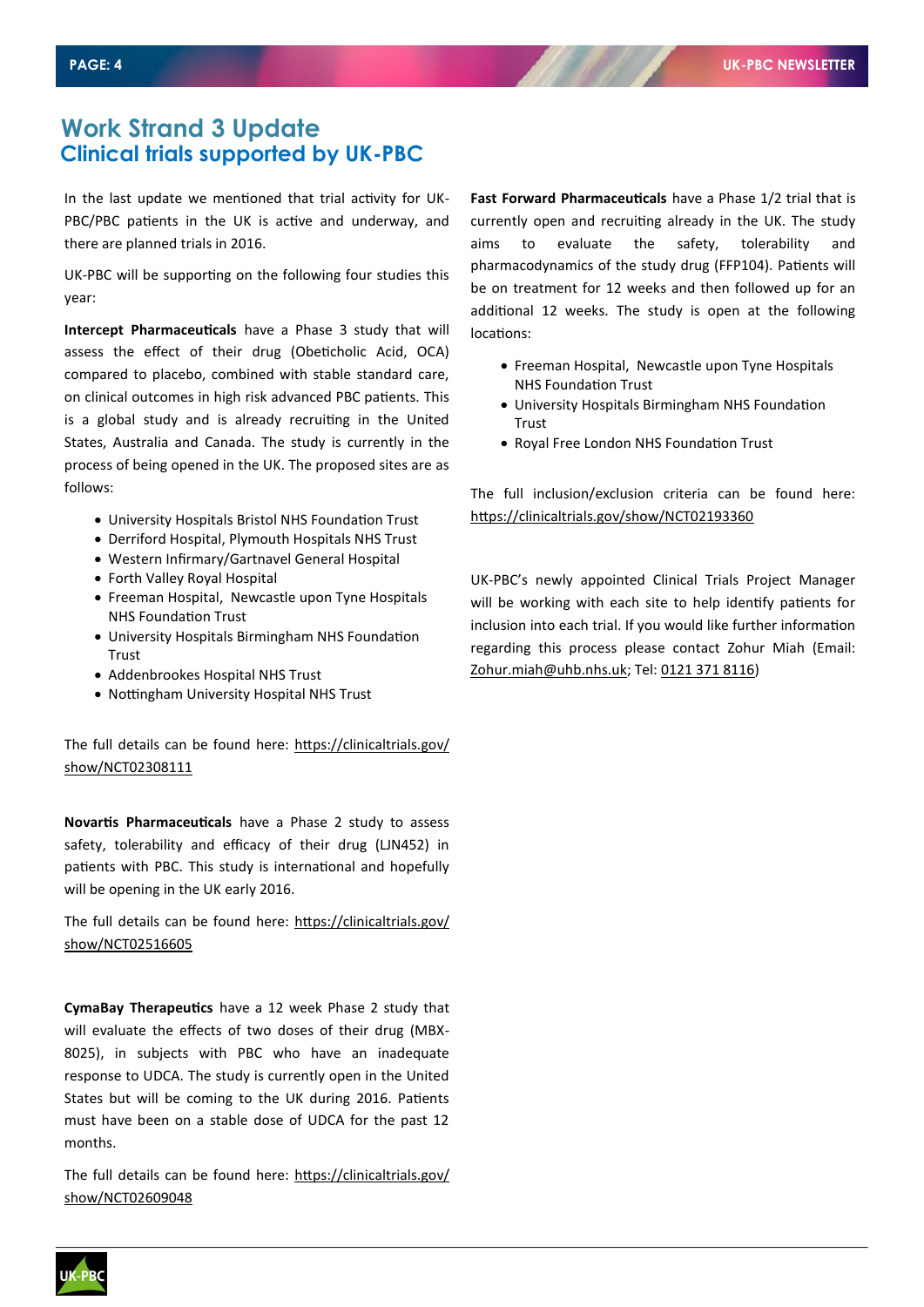

# **Risk Score App**

The UK-PBC Consortium have developed a Risk Score Calculator for PBC patients, which uses information from the UK-PBC Research Cohort to estimate the risk (expressed in percentage) that a PBC patient established on treatment with Ursodeoxycholic acid (UDCA) will develop liver failure requiring liver transplantation within 5, 10 or 15 years from diagnosis.

This has been available as a download from the UK-PBC website ([http://](http://www.uk-pbc.com) www.uk-[pbc.com\)](http://www.uk-pbc.com) but thanks to efforts by Dr Gwilym Webb, the calculator is now available to download onto you Apple iPhones and Apple Tablets.

The score may be used to identify high-risk patients for closer monitoring and second-line therapies, as well as low-risk patients who could potentially be followed-up in primary care.

To use the UK-PBC Risk Score calculator, enter the laboratory test measurements and upper limits of normal (ULN) for the total bilirubin (BIL12); alanine transaminase or aspartate transaminase (TA12), and alkaline phosphatase (ALP12) after at least 12 months of UDCA, and the laboratory test measurements and lower limits of normal (LLN) for the serum albumin and platelet count in the same timeframe.

Download the App now and try for yourself. Scan the QR code below with your mobile, or visit the following link:<https://goo.gl/5vPlgD>

*Disclaimer: These materials are copyright University of Cambridge, as part of UK-*PBC except where otherwise stated. You are not permitted to alter, amend or *convert these materials without prior permission of the copyright owners. The UK-PBC Scoring Tool is provided as an information resource only and is not to be used or relied upon for any diagnostic or treatment purpose.* 



# **UKELD Score App**

The United Kingdom Model for End-Stage Liver Disease or UKELD is a medical scoring system used to predict the prognosis of patients with chronic liver disease. It is used in the United Kingdom to help determine the need for liver transplantation.

Dr Gwilym Webb, who originally converted the UK-PBC Risk score formula into an App has now done the same for the UKELD score. This is now available from the Apple App store for free.

Download the App now and try for yourself. Scan the QR code above with your mobile, or visit the following link: <https://goo.gl/EEKH5e>



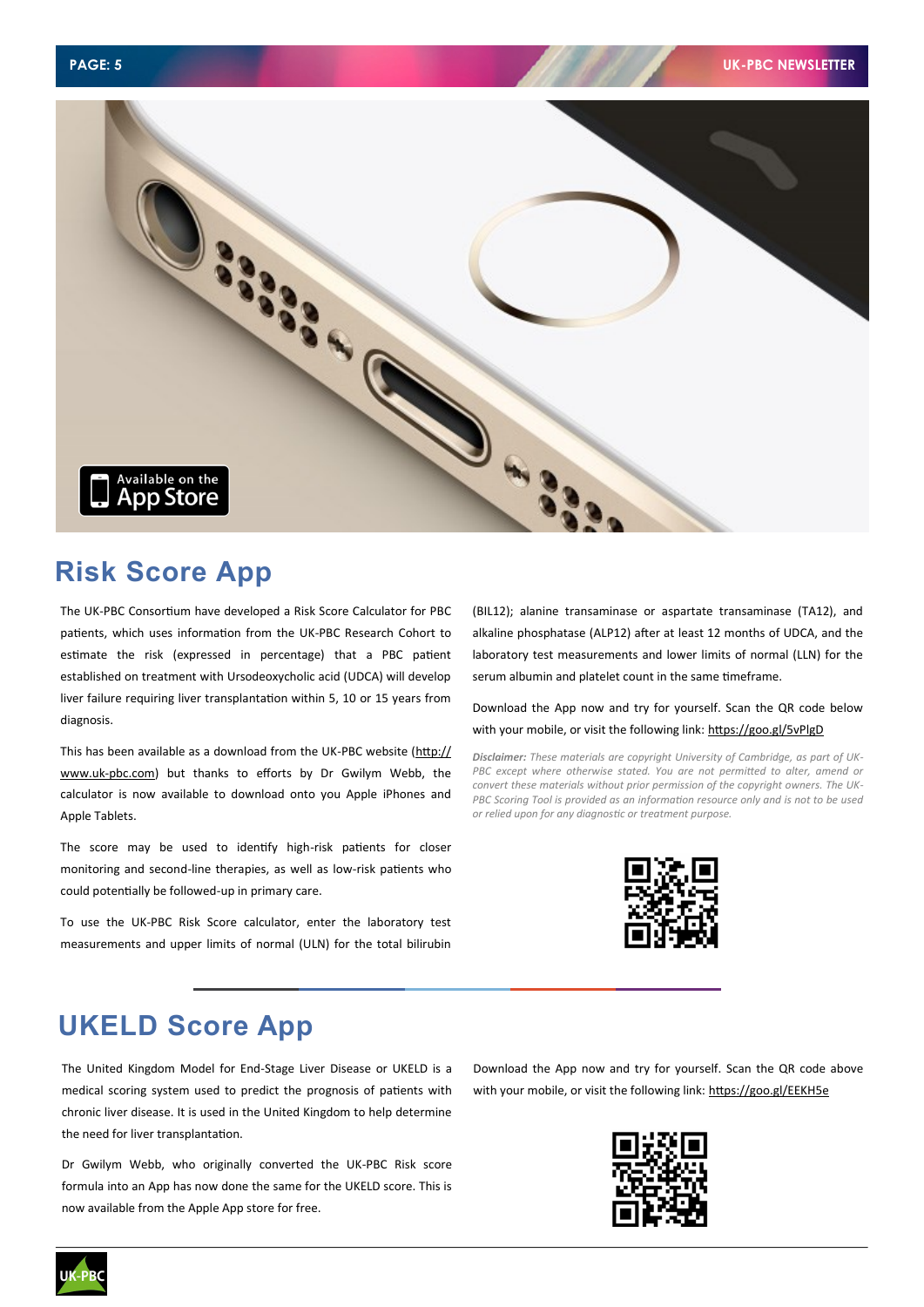## **Website Statistics**

UK-PBC.COM has proved to be a very effective communication tool. Since launching the website in February 2015, the number of visits to the website has steadily increased. We hope that this upward trend continues to grow as does UK-PBC. This section highlights the key stats that some of you may find interesting.

#### **Sessions by Geography**



This map explorer above shows the number of sessions between **February 2015 to 18th December 2015.** The countries with the larger number of sessions are indicated by a darker colour, whilst the countries with the smaller number of sessions are in a lighter shade. The number of hits per country along with the respective percentage is shown in the adjacent pie chart.

NOTE: A session is defined as any period of time a user is active with the website. This is sometimes defined as "hits". The stats on the right also include multiple visits from the same person/ PC. This is **not** the number of pages visited.



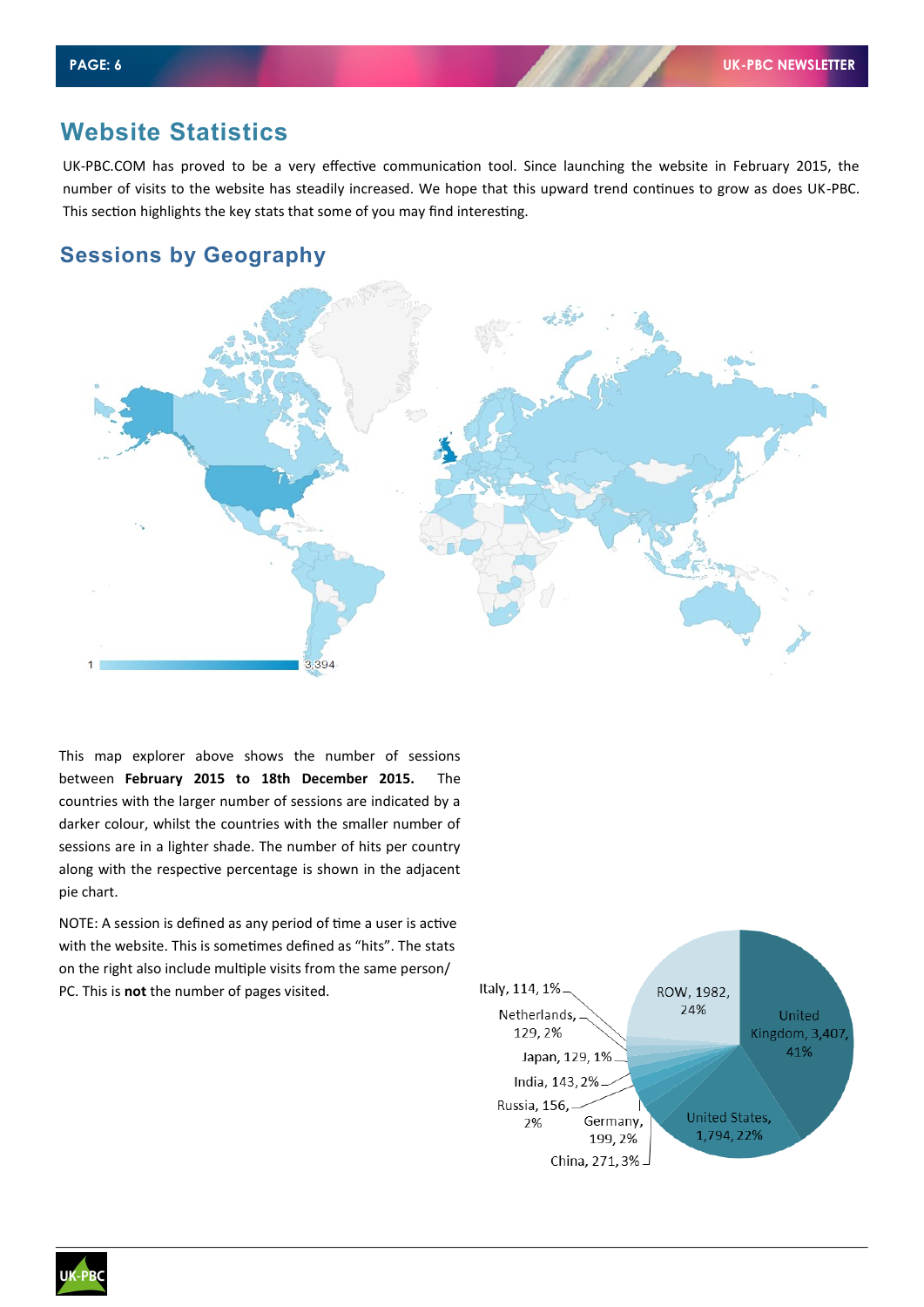|  |  | <b>PAGE: 7</b> |  |  |
|--|--|----------------|--|--|
|--|--|----------------|--|--|

| <b>PUBLICATIONS</b> |  |
|---------------------|--|
|                     |  |
|                     |  |
|                     |  |

## **Publications**

Recruitment for the RITPBC trial (the first trial to investigate a treatment for fatigue in PBC) has now come to a close . The study is currently ongoing, and the findings will be reviewed in the coming future. The protocol for the trial design has been published in BMJ Open [\(http://www.ncbi.nlm.nih.gov/pubmed/26297361\)](http://www.ncbi.nlm.nih.gov/pubmed/26297361). The protocol will be valuable to research groups planning clinical trials targeting fatigue in PBC and also transferrable to other conditions associated with fatigue.

Professor Heather Cordell from Newcastle University has published a International genome-wide meta-analysis which identifies new primary biliary cholangitis risk loci and targetable pathogenic pathways . The article has been published in Nature Communications (<http://www.ncbi.nlm.nih.gov/pubmed/26394269> ).

For those interested in understanding more about risk stratification, Dr Palak Trivedi at the University of Birmingham has written a helpful review of the topic, something of value given the explosion of interest in this area! Palak's article in Hepatology, "Risk Stratification in autoimmune cholestatic liver diseases: Opportunities for clinicians and trialists" is now on Pubmed ([http://www.ncbi.nlm.nih.gov/pubmed/26290473\).](http://www.ncbi.nlm.nih.gov/pubmed/26290473)

Those interested in PBC therapy will be excited to know that a new therapy may be on the market within the next 12-24 months. The new agent is obeticholic acid (OCA) (Hirschfield et al. Gastroenterology 2015, http://www.ncbi.nlm.nih.gov/ pubmed/25500425), which is under review by the regulators in Europe and America at the time of writing.

#### **VISIT THE UK-PBC WEBSITE FOR LATEST PUBLICATIONS:**

HTTP://WWW.UK-[PBC.COM/RESOURCES/PUBLICATIONS/](http://www.uk-pbc.com/resources/publications/)

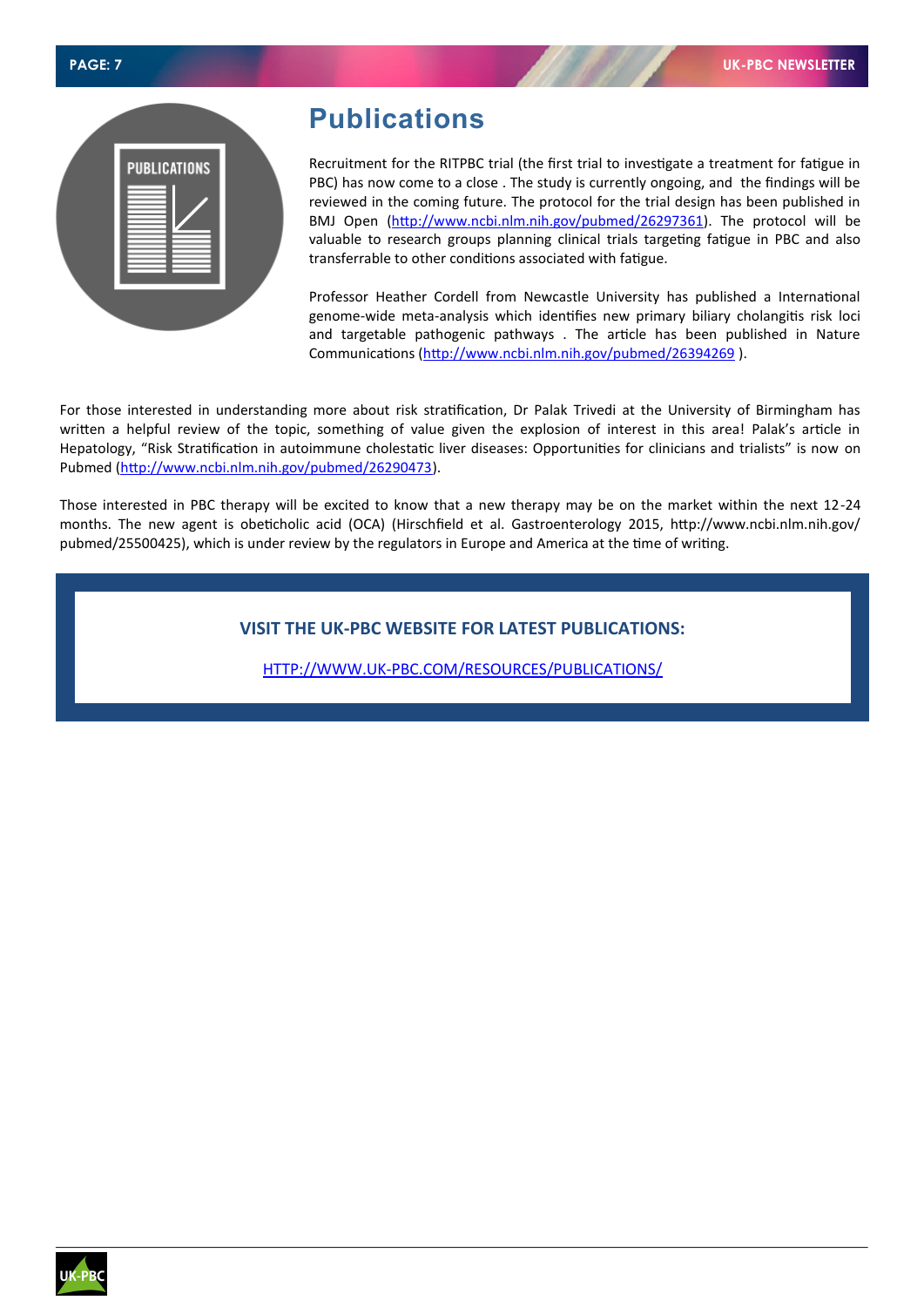Regional data by city can be seen in the Map Explorer on the right. The cities with the most number of sessions are **London**, **Newcastle upon Tyne**, **Cambridge** followed by **Birmingham**. The top 10 cities are shown below:

| City                | <b>Sessions</b> |
|---------------------|-----------------|
| London              | 764(22.51%)     |
| Newcastle upon Tyne | 665(19.59%)     |
| Cambridge           | 190(5.60%)      |
| Birmingham          | 181(5.33%)      |
| Edinburgh           | 72(2.12%)       |
| Oxford              | 52(1.53%)       |
| Coventry            | 50(1.47%)       |
| Glasgow             | 46(1.36%)       |
| Farnham             | 43(1.27%)       |
| (not set)           | 46(1.36%)       |



# **Sessions by Pages**



Sessions can be broken down into specific sections of the website. The home page will naturally have the most number of views, as is the case here. The breakdown of the views can be seen on the adjacent chart. Acquisition stats shows 34% of visitors found the website via a search engine such as Google, with 64% of visitors coming in directly. Interestingly, we had a small number (101), 3%) of visitors come via Facebook. No other social media has forwarded on visitors. This is an area we will be looking at utilising more.

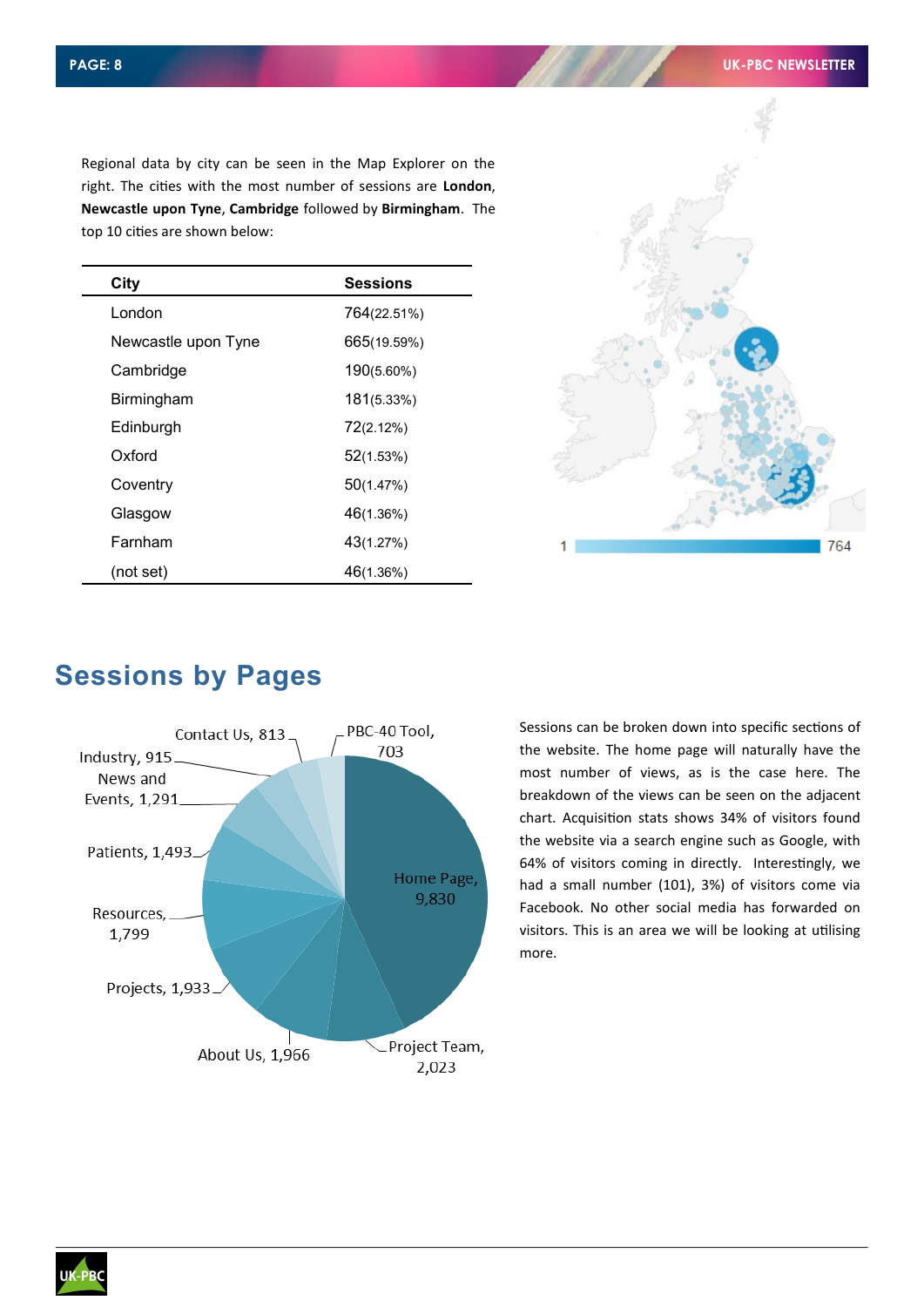## **Upcoming Events**

#### **23 February 2016 | HepNet West Midlands**

*The WM CRN will be putting on another Specialty Group Meeting to discuss current and upcoming Hepatology trials in the UK. Speakers will include Dr Gideon Hirschfield, Dr Esther Unitt and Professor Philip Newsome.*

**Time:** 18.30 – 21.00

**Location:** Malmaison, The Mailbox, Wharfside St, Birmingham B1 2JR

———————————————————————————————————

**3-4 March 2016 | AASLD/FDA Conference on Trial Design and Endpoints for Clinical Trial in Adults and Children with Primary Sclerosing Cholangitis** 

*This workshop promotes successful and meaningful clinical trials and drug development in PSC by identifying and clarifying what is currently known to determine the best trial designs, populations and endpoints.*

**Location:** FDA White Oak Campus Silver Spring, Maryland **More Info: Scan QR or visit:** Scan QR or visit: http://goo.gl/4gZVam

——————————————————————————————————--

——————————————————————————————————--

**26th (09:30) – 27th (13:00) May 2016 | Birmingham Liver Course**

*The University of Birmingham and Queen Elizabeth Hospital are pleased to welcome you to the Birmingham Liver Course. During this one and a half day meeting we will cover practical and pressing issues in the management of advanced liver disease with speakers from around the country who are experts in their field. Using an interactive approach, we are sure this course will prove to be very popular and of interest to trainees, consultants, nurses and allied health professionals.*

**Location:** Centre for Professional Development, Medical School, University of Birmingham **Fee:** £150

**More Info**: Scan QR or visit <http://goo.gl/LKXkNC>

**2-3 September 2016 |** Symposium 204 | Clinical Hepatology Practice in 2016: From Science to Therapy

*A two day international liver meeting in Birmingham that spans the relevant scientific and clinical aspects of Hepatology, needed for those practicing liver medicine in 2016.*

*Featuring an international group of speakers well placed to deliver state-of-the-art talks, covering the full range of liver disease encountered in hospital and clinic practice around the world.*

*In keeping with previous Symposia, the meeting combines science with practice, and in particular translational aspects of liver disease. As is the tradition at Symposia of the Falk Foundation we invite clinicians in training, as well as established clinicians, to attend, and in particular present their work during our poster sessions.*

**Location:** The ICC Birmingham **Organiser:** Dr Gideon Hirschfield **More Info**: Scan QR or visit: <http://goo.gl/VDIzDI>